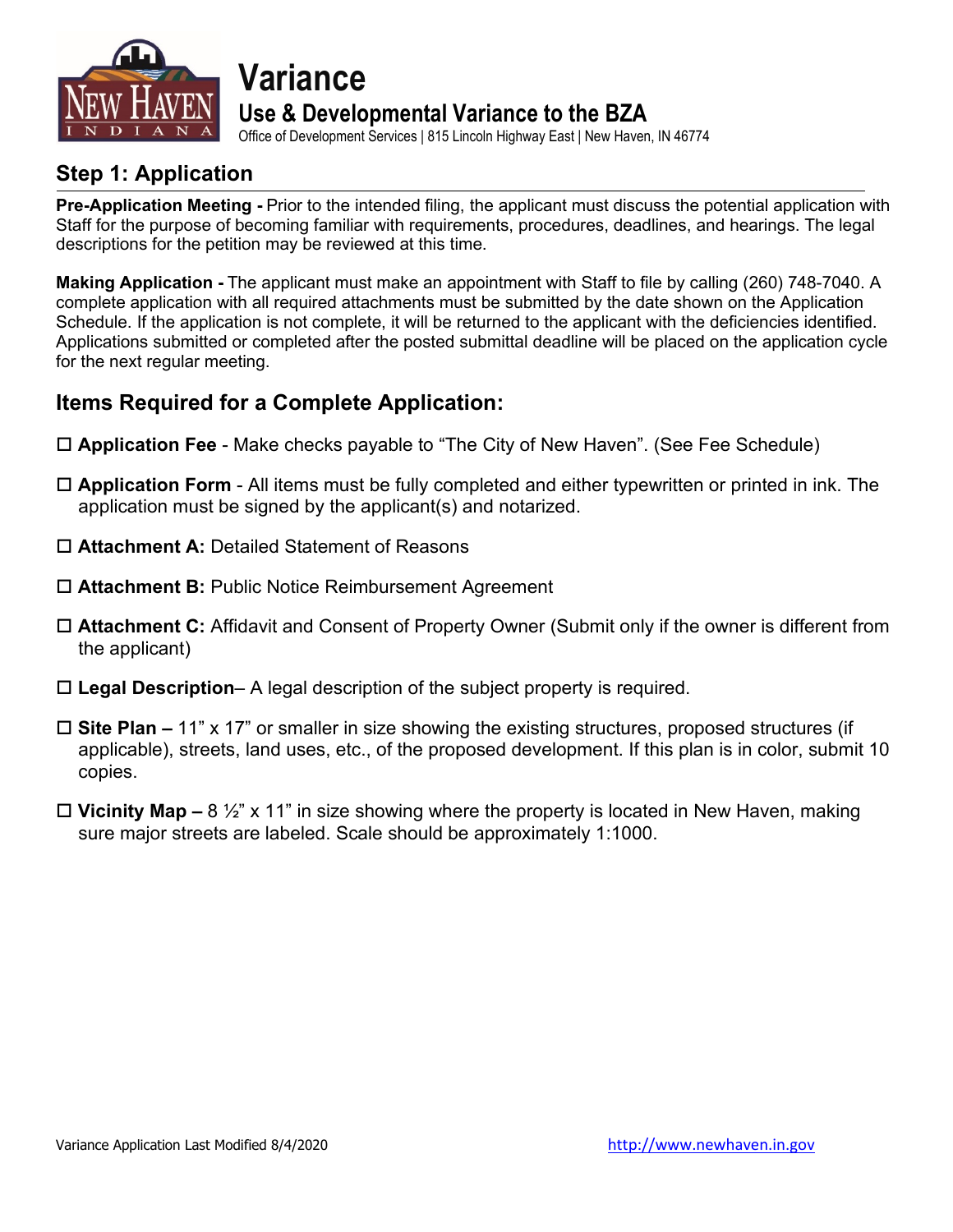### *Staff Report*

After an examination of information in the public record and findings from additional research, Staff shall publish a Staff Report that provides an analysis of the petition request. Such report shall be published along with the agenda approximately five days prior to the hearing.

### *Public Hearing*

The Board shall follow its adopted Rules of Procedures for the hearing, a copy of which available at the Planning Office. Public Hearings of the Board of Zoning Appeals are generally held on the third Tuesday of each month in the Common Council Chambers at the New Haven City Administration Building, 815 Lincoln Highway East, New Haven, Indiana 46774.

When your request comes up on the agenda, you must present your request to the Board. You may represent yourself or have a consultant or attorney represent you. You may use any evidence that will assist you in the presentation. If the members need additional information, they will ask questions regarding your request.

Upon conclusion of its public hearing, the Board will vote on your appeal. The Board may include commitments and conditions as part of its decision.

### **Step 3: Petition Information (Completed by Staff at the Time of Application)**

The Docket Number for this petition is **The Docket Number** of this number for referencing the request and when submitting additional information in the future.

This petition will be heard by the Board on **EXALL CONDUCTS** The meeting starts at 7:00 pm in the Common Council Chambers of the New Haven Administration Building, 815 Lincoln Highway East, New Haven, Indiana 46774.

The Staff Report and Agenda for this petition will be published on approximately

### *What Happens Next?*

\_\_\_\_\_\_\_\_\_\_\_\_\_\_\_\_\_\_\_\_\_\_\_\_\_\_\_\_\_.

Should the BZA approve the appeal, the petitioner is free to take any actions necessary in accordance with the established procedures of the City to use property in accordance with the zoning ordinance as interpreted by the Board.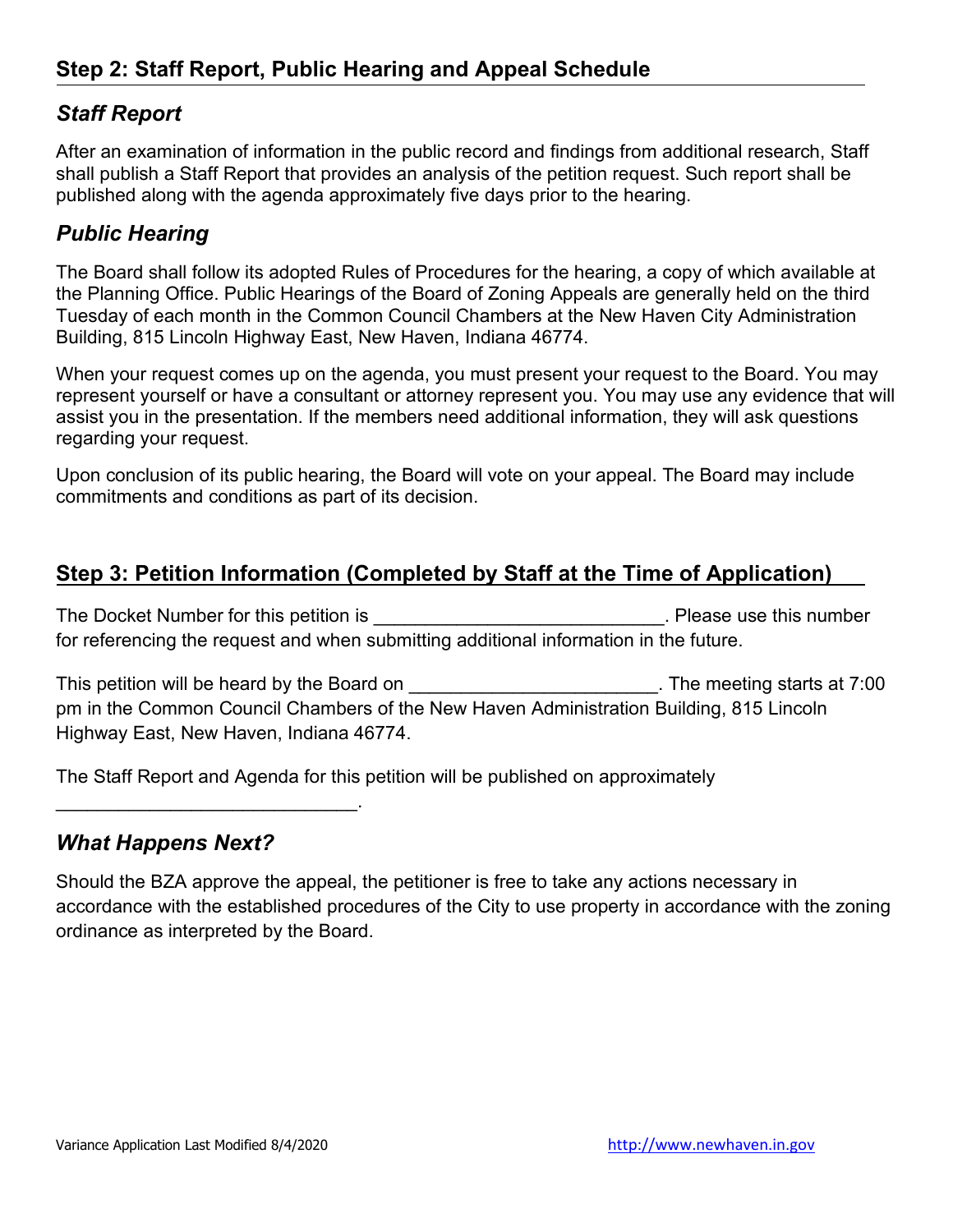# **2020 New Haven Board of Zoning Appeals**

**Variances, Special Uses, and Appeals**

7:00pm in the City Council Chambers of the New Haven Administration Building

| <b>Hearing Date</b>  | <b>Application</b><br><b>Submittal</b> | <b>Public Notice</b> | <b>Agendas</b><br><b>Distributed</b> |  |
|----------------------|----------------------------------------|----------------------|--------------------------------------|--|
| January 22nd         | 12/18/19                               | 1/11/20              | 1/15/20                              |  |
| <b>February 19th</b> | 1/22/20                                | 2/8/20               | 2/12/20                              |  |
| <b>March 18th</b>    | 2/19/20<br>3/7/20                      |                      | 3/11/20                              |  |
| April 22nd           | 4/11/20<br>3/18/20                     |                      | 4/15/20                              |  |
| May 20th             | 4/22/20                                | 5/9/20               | 5/13/20                              |  |
| June 17th            | 5/20/20<br>6/6/20                      |                      | 6/10/20                              |  |
| July 22nd            | 6/17/20                                | 7/11/20              | 7/15/20                              |  |
| <b>August 19th</b>   | 7/22/20                                | 8/8/20               | 8/12/20                              |  |
| September 23rd       | 8/19/20                                | 9/12/20              | 9/16/20                              |  |
| October 21st         | 9/23/20                                | 10/10/20             | 10/14/20                             |  |
| November 18th        | 10/21/20                               | 11/7/20              | 11/11/20                             |  |
| December 23rd        | 11/18/20                               | 12/12/20             | 12/16/20                             |  |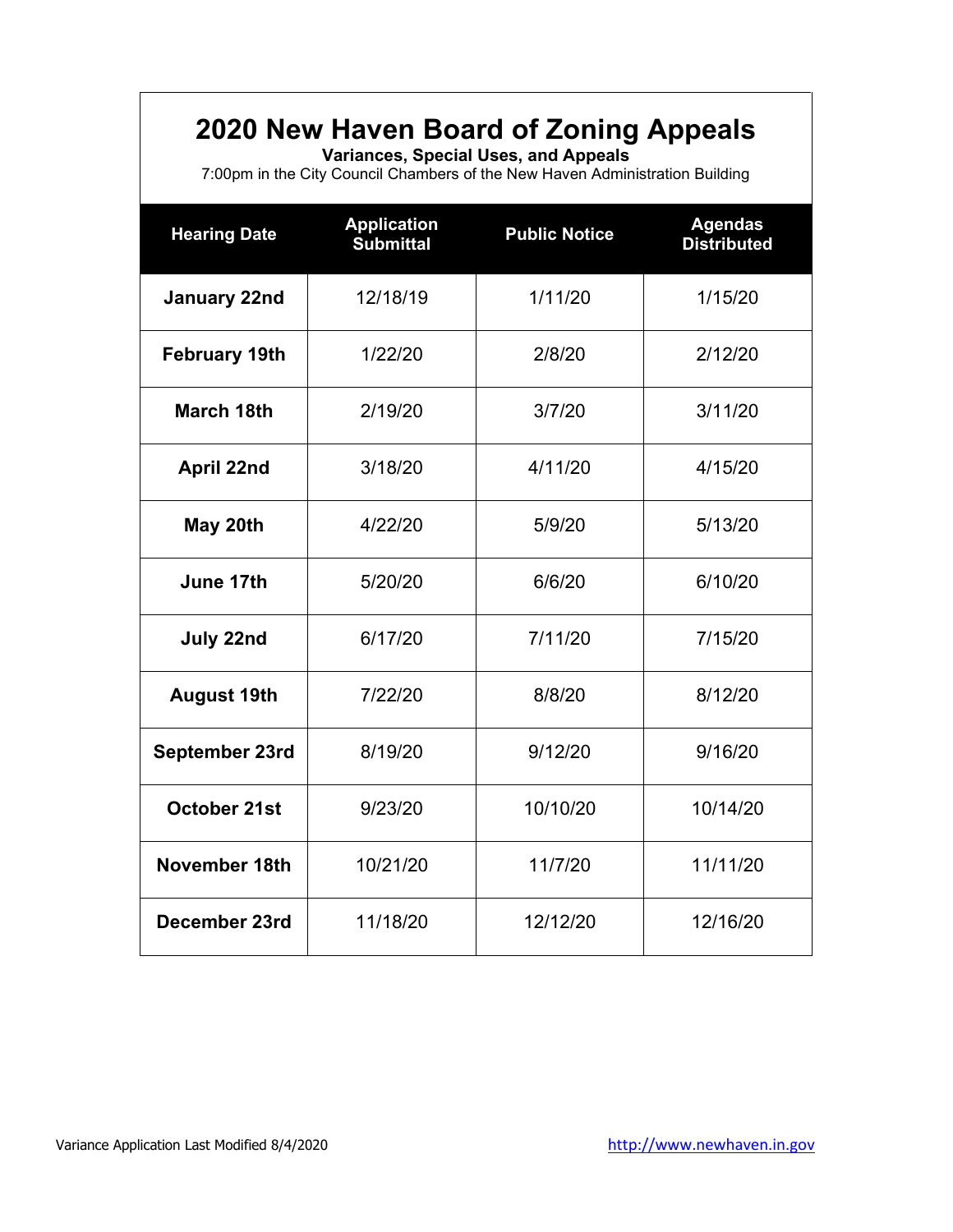

# **Variance**

### **Use & Developmental Variances to the BZA**

Department of Planning and Economic Development | 815 Lincoln Highway East | New Haven, IN 46774

| <b>Applicant Information</b>                                                                     |                                   | <b>Office Use Only</b>       |                                        |                       |  |
|--------------------------------------------------------------------------------------------------|-----------------------------------|------------------------------|----------------------------------------|-----------------------|--|
| Name:                                                                                            |                                   | Docket #                     |                                        |                       |  |
| Street:                                                                                          |                                   | <b>Filing Date</b>           |                                        |                       |  |
| City:                                                                                            |                                   | Fee                          |                                        |                       |  |
| State:                                                                                           | Zip:                              | <b>BZA Date</b>              |                                        |                       |  |
| Phone:                                                                                           | Fax:                              | Received By                  |                                        |                       |  |
| E-mail:                                                                                          |                                   |                              |                                        |                       |  |
|                                                                                                  | <b>Property Owner Information</b> |                              | <b>Project or Premises Information</b> |                       |  |
| Name:                                                                                            |                                   | Please Select a Project Type |                                        |                       |  |
| Street:                                                                                          |                                   | $\square$ Commercial         | $\Box$ Industrial                      | $\square$ Residential |  |
| City:                                                                                            |                                   | □ Other:                     |                                        |                       |  |
| State:                                                                                           | Zip:                              | Location / Address:          |                                        |                       |  |
| Phone:                                                                                           | Fax:                              | Parcel Number:               |                                        |                       |  |
| E-mail:                                                                                          |                                   | Existing Zoning:             |                                        |                       |  |
|                                                                                                  | <b>Notarization</b>               | Proposed Zoning:             |                                        |                       |  |
|                                                                                                  |                                   | <b>Existing Use:</b>         |                                        |                       |  |
| The above information and attached exhibits, to my knowledge and belief<br>are true and correct. |                                   | Proposed Use:                |                                        |                       |  |
|                                                                                                  |                                   | Total Acreage:               |                                        |                       |  |
|                                                                                                  |                                   | <b>Total Lots:</b>           |                                        |                       |  |
| Printed Name of Applicant                                                                        | Signature of Applicant            |                              |                                        |                       |  |
|                                                                                                  |                                   |                              |                                        |                       |  |
| Notary Public's Name (printed)                                                                   | Signature of Notary               |                              |                                        |                       |  |
|                                                                                                  |                                   |                              |                                        |                       |  |
|                                                                                                  |                                   |                              |                                        |                       |  |
| My Commission Expires                                                                            | State; County                     |                              |                                        |                       |  |
|                                                                                                  |                                   |                              |                                        |                       |  |
|                                                                                                  |                                   |                              |                                        |                       |  |
| Subscribed and sworn to before me this ______________ day of                                     |                                   |                              |                                        |                       |  |
|                                                                                                  |                                   |                              |                                        |                       |  |

|                    | <b>Office Use Only</b> |
|--------------------|------------------------|
| Docket #           |                        |
| <b>Filing Date</b> |                        |
| Fee                |                        |
| <b>BZA Date</b>    |                        |
| Received By        |                        |

| <b>Project or Premises Information</b> |                   |                    |  |
|----------------------------------------|-------------------|--------------------|--|
| Please Select a Project Type           |                   |                    |  |
| □ Commercial                           | $\Box$ Industrial | $\Box$ Residential |  |
| □ Other:                               |                   |                    |  |
| Location / Address:                    |                   |                    |  |
| Parcel Number:                         |                   |                    |  |
| Existing Zoning:                       |                   |                    |  |
| Proposed Zoning:                       |                   |                    |  |
| Existing Use:                          |                   |                    |  |
| Proposed Use:                          |                   |                    |  |
| Total Acreage:                         |                   |                    |  |
| Total Lots:                            |                   |                    |  |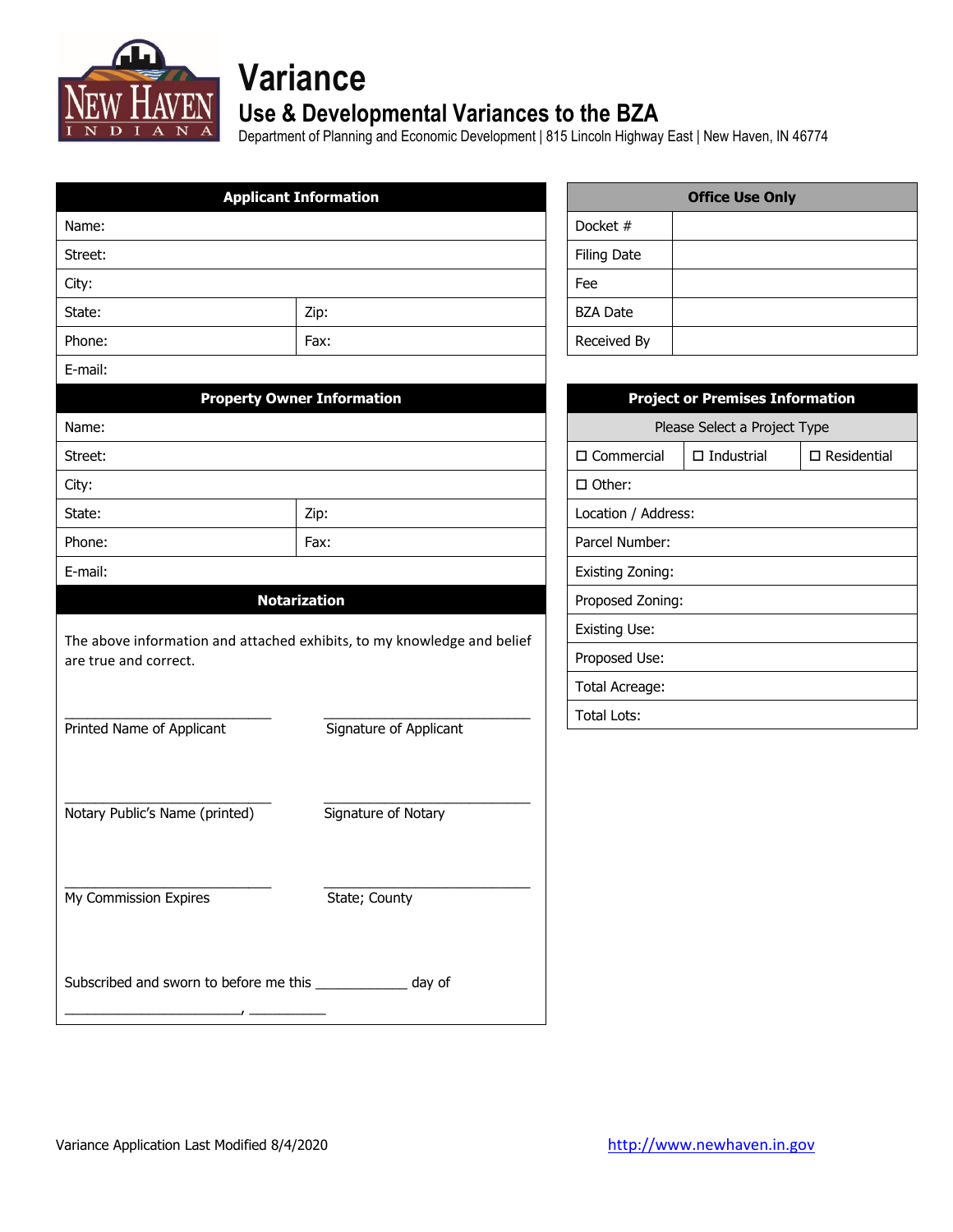

# **Attachment A Detailed Statement of Reasons for Variance**

Department of Planning and Economic Development | 815 Lincoln Highway East | New Haven, IN 46774

Project **Example 2018** 

Docket \_\_\_\_\_\_\_\_\_\_\_\_\_\_\_\_\_

### **Petition Information**

Applicant may substitute a typed document addressing the following questions in list format as they appear on this form.

Describe your request:

### **Statutory Criteria**

The approval will not be injurious to the public health, safety, morals, and general welfare of the community because:

The use and value of the area adjacent to the property included in the variance will not be affected in a substantially adverse manner because: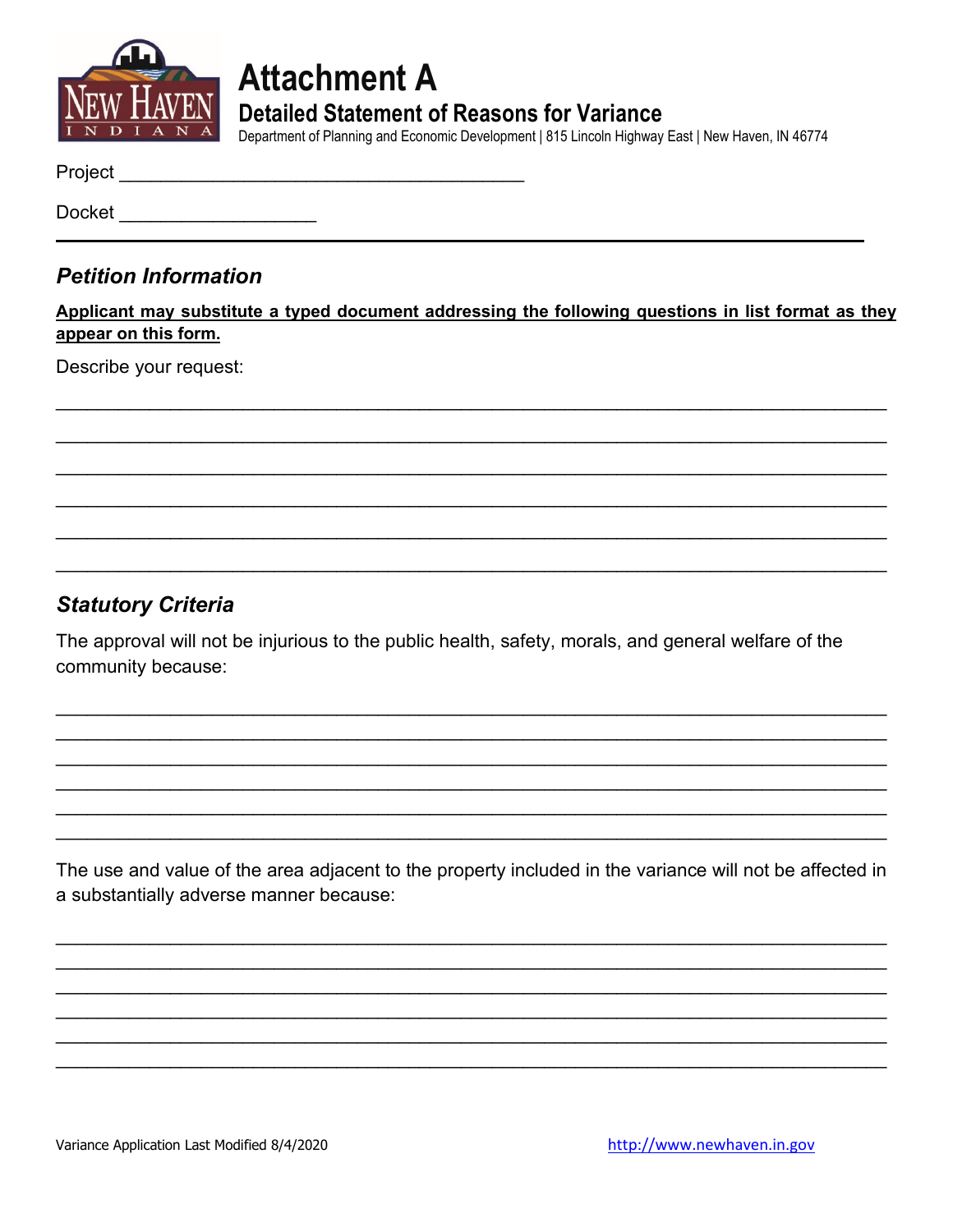**Use Variances Only** - The need for the variance arises from some condition peculiar to the property involved, because:

Use Variances Only - The strict application of the terms of the Zoning Ordinance will constitute an unnecessary hardship if applied to the property for which the variance is sought, because:

Use Variances Only - The approval of this variance would not interfere substantially with the New Haven Comprehensive Plan, because:

**Developmental Variances Only** - The strict application of the terms of the zoning ordinance will result in practical difficulties in the use of the property, because: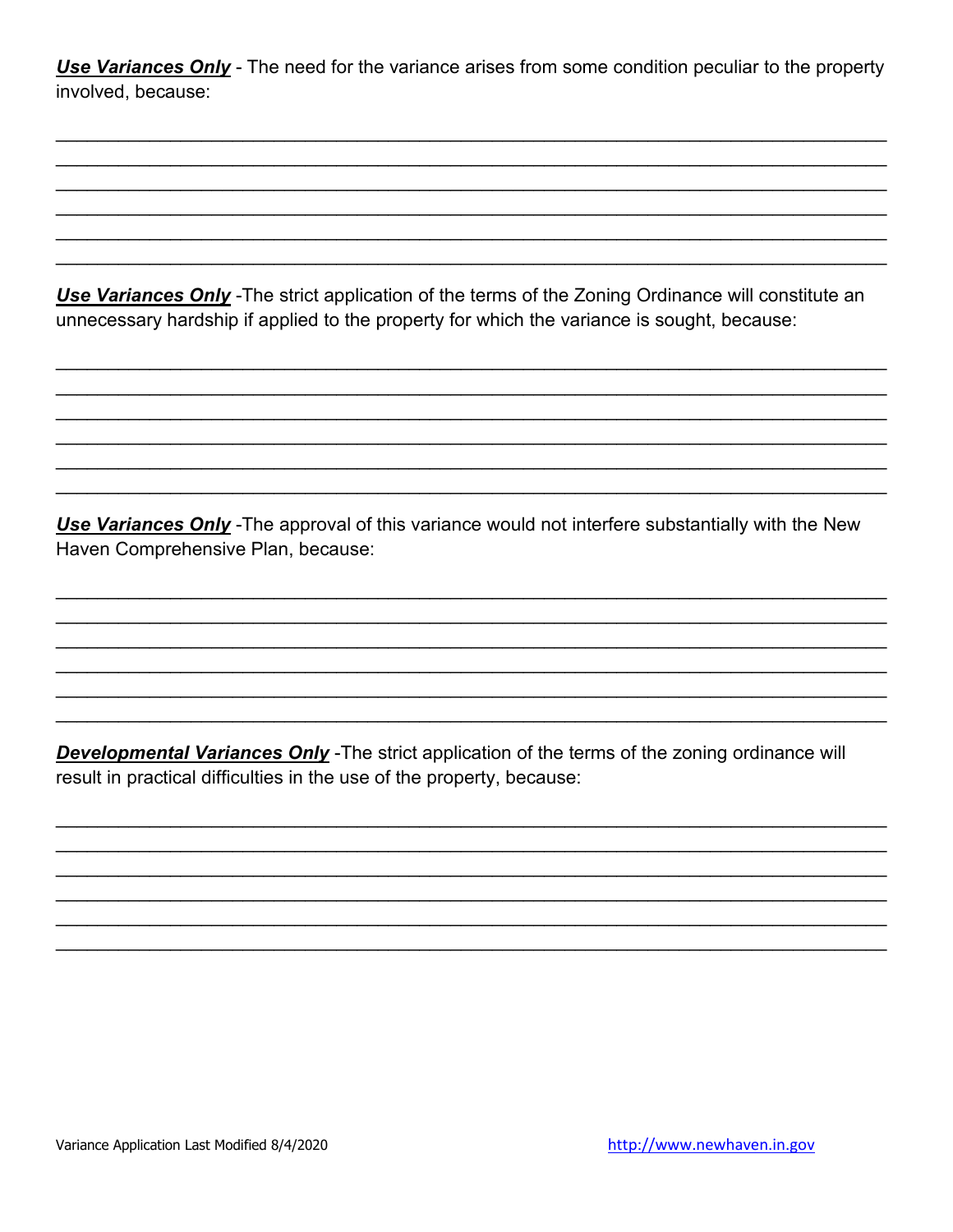

# **Attachment B**

**Public Notice Reimbursement Agreement**

Department of Planning and Economic Development | 815 Lincoln Highway East | New Haven, IN 46774

#### **AGREEMENT BETWEEN APPLICANT AND CITY OF NEW HAVEN FOR REIMBURSEMENT OF COSTS FOR PUBLISHING LEGAL ADS AND PUBLIC HEARING NOTIFICATION FOR SURROUNDING PROPERTY OWNERS**

SUBJECT PROJECT:

DEVELOPER OR OWNER OF THE REAL ESTATE (APPLICANT):

ADDRESS: \_\_\_\_\_\_\_\_\_\_\_\_\_\_\_\_\_\_\_\_\_\_\_\_\_\_\_\_\_\_\_\_\_\_\_\_\_\_\_\_\_\_\_\_\_\_\_\_\_\_\_\_\_\_\_\_\_\_\_\_\_\_\_\_\_\_\_\_\_\_\_\_\_\_\_\_\_\_

WHEREAS, the Applicant desires to rezone a certain parcel of real estate that has been submitted to the New Haven Advisory Plan Commission for approval, which is referred to above as the "SUBJECT PROJECT", and

WHEREAS, the City desires to expedite the process for publishing legal ads and notification of public hearing for surrounding property owners for said subject project; and

WHEREAS, the Applicant agrees to pay all sums necessary for the City's costs of publishing legal ads in the local newspapers and the notification of public hearing for surrounding property owners for the Applicant's project.

NOW, THEREFORE, THE PARTIES AGREE AS FOLLOWS:

- 1. The City shall provide the Applicant with a detailed invoice for the costs of publishing public notice and notification of surrounding property owners; and
- 2. The Applicant agrees to pay, prior to the Plan Commission Meeting in which said project will be heard, the costs of publication of legal ads as invoiced by the local newspaper and notification of surrounding property owners at \$1.25 per notice mailed.
- 3. The Applicant agrees to pay these costs by 4:30 P.M. on the day of the public hearing on said project.
- 4. In the event the Applicant has failed to pay the costs prior to the deadline as outlined above, the petition of said project shall be tabled to the next regularly scheduled Plan Commission meeting.

WHEREFORE, the Applicant has hereunto set his/her/its hand this day of the same set of the set of the set of the set of the set of the set of the set of the set of the set of the set of the set of the set of the set of the

| "APPLICANT" | "CITY OF NEW HAVEN" |
|-------------|---------------------|
| By:         | By:                 |
| Title:      | Title:              |
| Company:    |                     |

Variance Application Last Modified 8/4/2020 [http://www.newhaven.in.gov](http://www.newhaven.in.gov/)